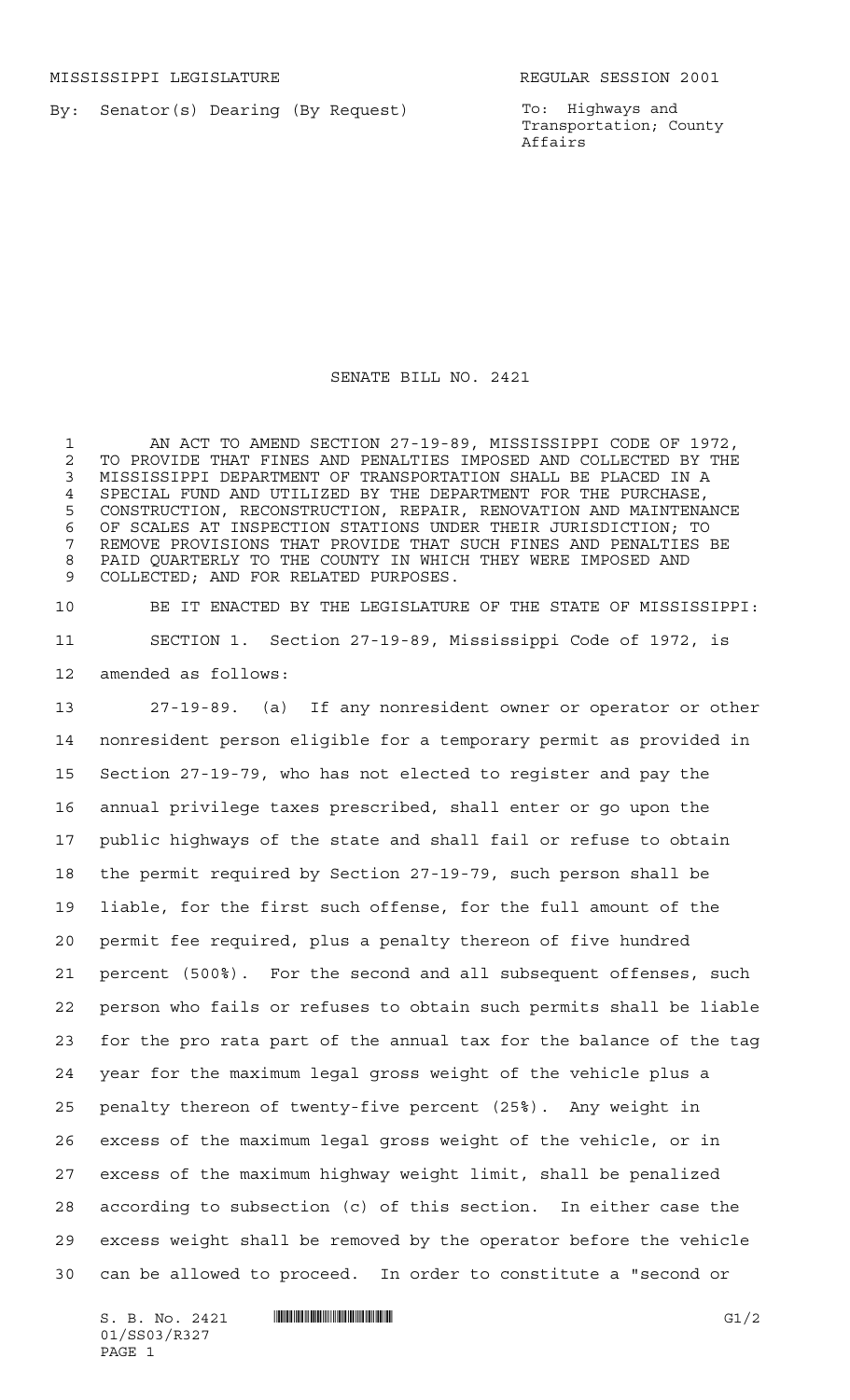subsequent offense" under the provisions hereof, it shall not be necessary that the same or identical vehicle be involved, it being the declared purpose hereof to provide that such penalties shall run against the owner or operator rather than against the specified vehicle. It is further provided that, in order for such owner or operator to become liable for the penalties herein provided, it shall not be necessary to show that such owner or operator was guilty of willfulness, gross negligence or wantonness, but the offense shall be complete upon the failure or refusal to obtain the required permit.

 (b) If any person who has registered his vehicle in Mississippi shall operate such vehicle upon the public highways, having a gross weight greater than the licensed gross weight of such vehicle, and shall fail or refuse to obtain a permit therefor as required by Section 27-19-79, or if any person shall operate any such registered vehicle upon the public highways in a higher classification than that for which it is registered, and shall fail or refuse to obtain a permit therefor as required by Section 27-19-79, then such person shall be liable for the pro rata part of the annual tax for the balance of the tag year for the legal gross weight of such vehicle and in the classification in which same is being operated, plus a penalty thereon of twenty-five percent (25%), after having been given credit for the unexpired part of the privilege tax paid, as provided in Section 27-19-75. In order that such owner or operator shall become liable for the penalties herein provided, it shall not be necessary to show that such owner or operator was guilty of willfulness, gross negligence or wantonness, but the offense shall be complete upon the failure or refusal to obtain the required permit.

 (c) If any person shall operate upon a highway of this state a vehicle which has a greater vehicle gross weight than the maximum gross weight limit established by law for that highway and shall have failed to obtain an overload permit as required by

 $S. B. No. 2421$  **Will Alberta Alberta Alberta Alberta Alberta Alberta Alberta Alberta Alberta Alberta Alberta Alberta Alberta Alberta Alberta Alberta Alberta Alberta Alberta Alberta Alberta Alberta Alberta Alberta Alberta A** 01/SS03/R327 PAGE 2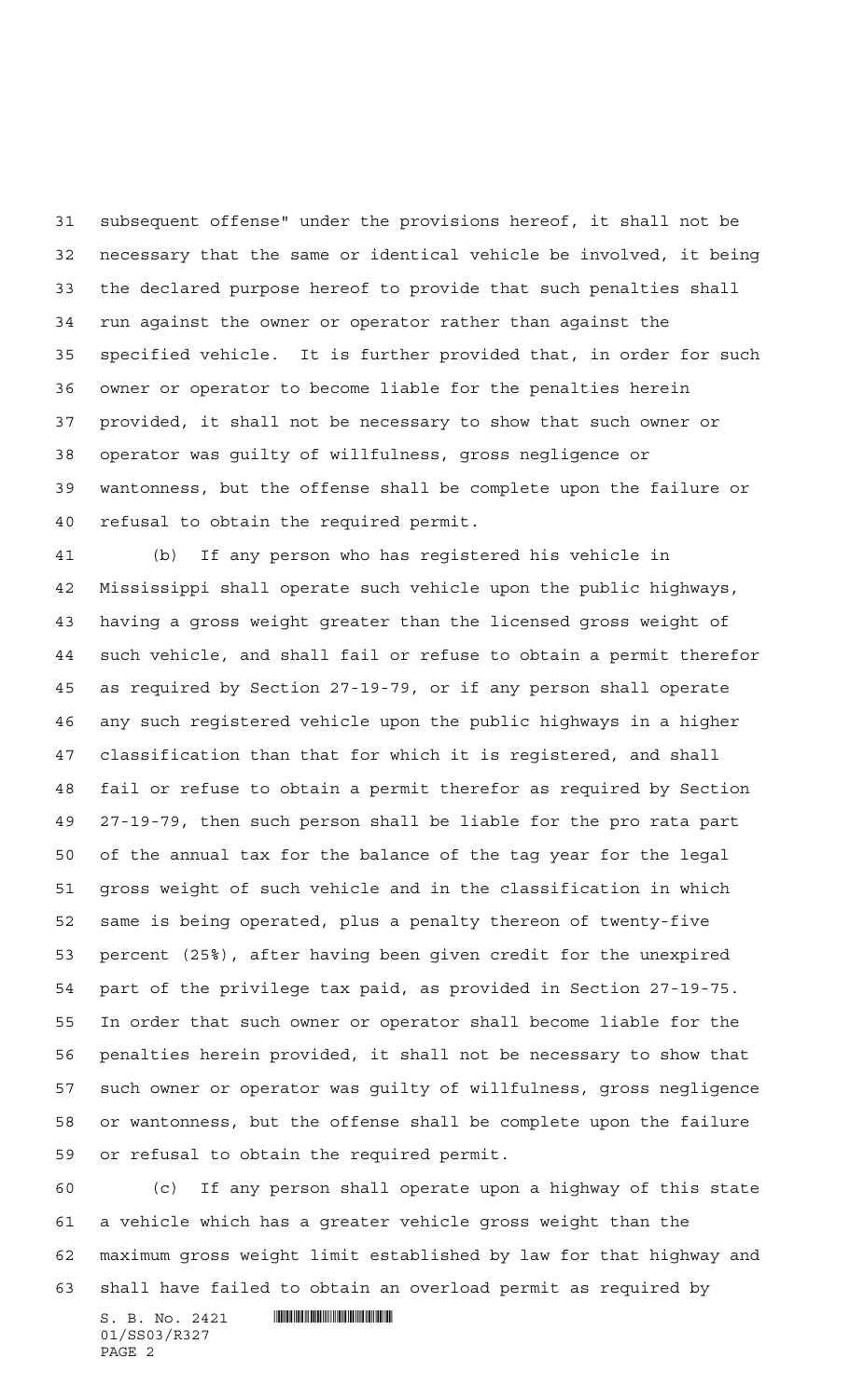Section 27-19-81, or if any person shall operate a vehicle with a greater load on any axle or axle grouping than allowed by law, then such person, owner or operator shall be assessed a penalty on such axle load weight or vehicle gross weight as exceeds the legal limit in accordance with the following schedule:

AMOUNT IN EXCESS OF

LEGAL HIGHWAY WEIGHT

71 LIMITS IN POUNDS PENALTY 72 1 to 999 \$10.00 minimum penalty 1,000 to 1,999 1¢ per pound in excess of legal limit 2,000 to 2,999 2¢ per pound in excess of legal limit 3,000 to 3,999 3¢ per pound in excess of legal limit 4,000 to 4,999 4¢ per pound in excess of legal limit 5,000 to 5,999 5¢ per pound in excess of legal limit 6,000 to 6,999 6¢ per pound in excess of legal limit 7,000 to 7,999 7¢ per pound in excess of legal limit 8,000 to 8,999 8¢ per pound in excess of legal limit 9,000 to 9,999 9¢ per pound in excess of legal limit 10,000 to 10,999 10¢ per pound in excess of legal limit 11,000 or more 11¢ per pound in excess of legal limit

 Any vehicle in violation of the tolerance allowed pursuant to Section 63-5-33(3) shall be fined pursuant to Section 27-19-89(c) for all weight in excess of the legal highway gross weight limit authorized for such vehicle or for all weight in excess of the legal tandem axle load weight limit of forty thousand (40,000) pounds and the legal single axle load limit of twenty thousand (20,000) pounds, whichever the case may be.

 The penalty to be assessed for operations of a vehicle with a greater load on any axle or axle grouping than the legal axle load weight limits shall be one-half (1/2) the penalty for operation in excess of the legal gross weight limit.

 In instances where both the legal highway gross weight limit and the legal axle load weight limit(s) are exceeded, the fine

 $S. B. No. 2421$  **... INSECTION ASSESSMENT ASSESSMENT ASSESS** 01/SS03/R327 PAGE 3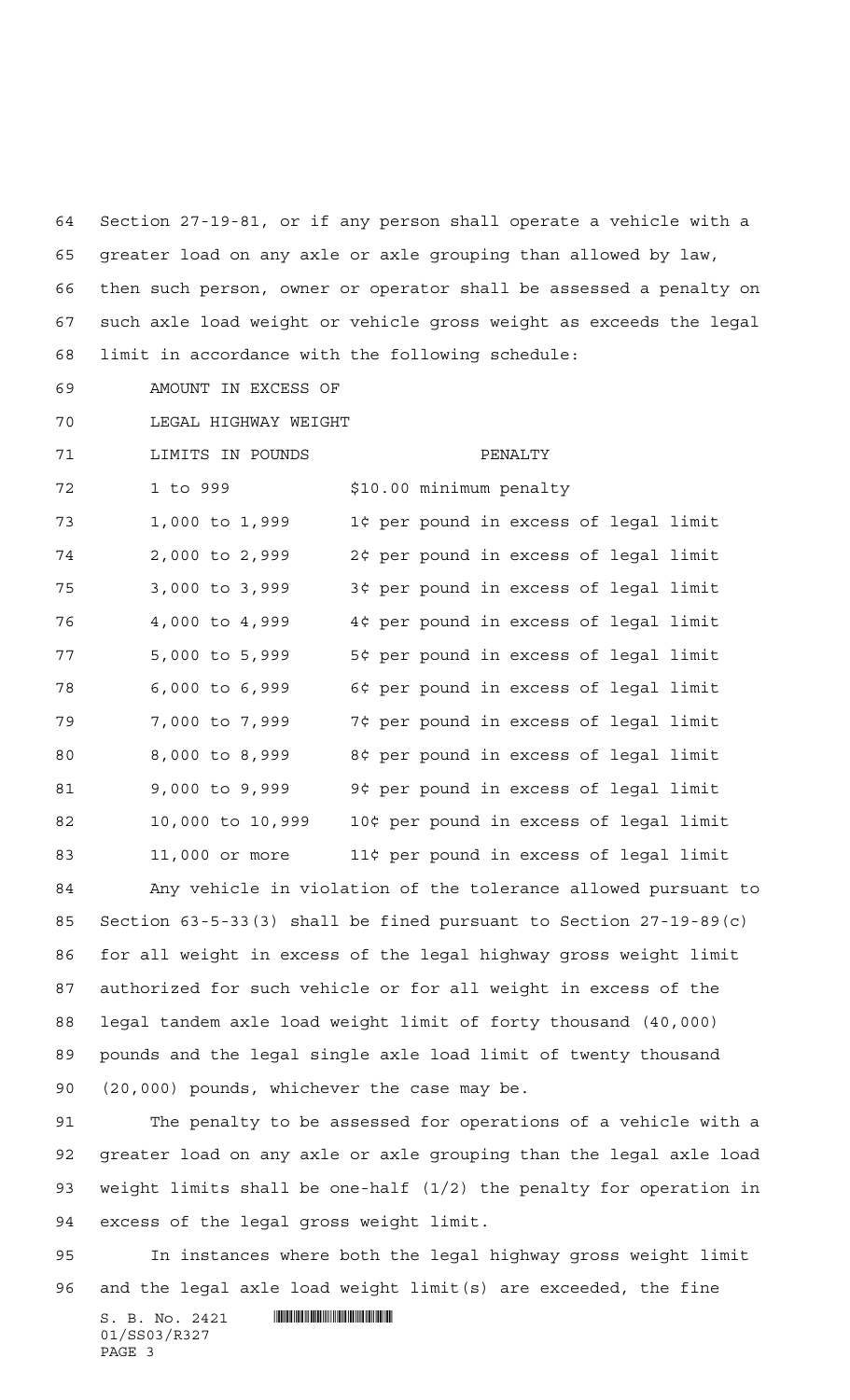that shall be levied shall be either the penalty amount for the excess vehicle gross weight or the total of the penalty amounts of all overloaded axles, whichever is the larger amount.

 Notwithstanding any other provisions of this section to the contrary, the fine assessed against the holder of a harvest permit for exceeding a gross vehicle weight of eighty-four thousand (84,000) pounds shall be Five Cents (5¢) per pound and Fifteen Cents (15¢) per pound for exceeding a gross vehicle weight of one hundred thousand (100,000) pounds.

 Notwithstanding any other provision of this subsection (c) to the contrary, upon an appeal to the Appeals Board of the Mississippi Transportation Commission by an owner or operator of a vehicle hauling without a harvest permit any of the products or materials described in subsection (3) of Section 63-5-33 and upon whom a penalty has been assessed under this subsection (c) for exceeding the legal weight limit(s) on a highway having a legal weight limit of eighty thousand (80,000) pounds or less, the appeals board shall reduce the penalty assessed against such owner/operator to an amount not to exceed ten percent (10%) of the amount which would otherwise be due without the reduction authorized under this paragraph. A reduction shall not be authorized under this paragraph if the gross weight of the vehicle for which an owner/operator has been charged with a violation of this section exceeds eighty-four thousand (84,000) pounds; and, in any event, no reduction shall be authorized under this paragraph unless a penalty assessed under this section is appealed to the appeals board and unless the board determines, based upon its records, that such owner/operator has not been granted a penalty reduction under this paragraph within a period of twelve (12) months immediately preceding the date of filing an appeal with the board for a penalty reduction under this paragraph.

 (d) If any nonresident owner or operator who has not registered his vehicle and paid the annual privilege taxes

 $S. B. No. 2421$  **... INSECTION ASSESSMENT ASSESSMENT ASSESS** 01/SS03/R327 PAGE 4